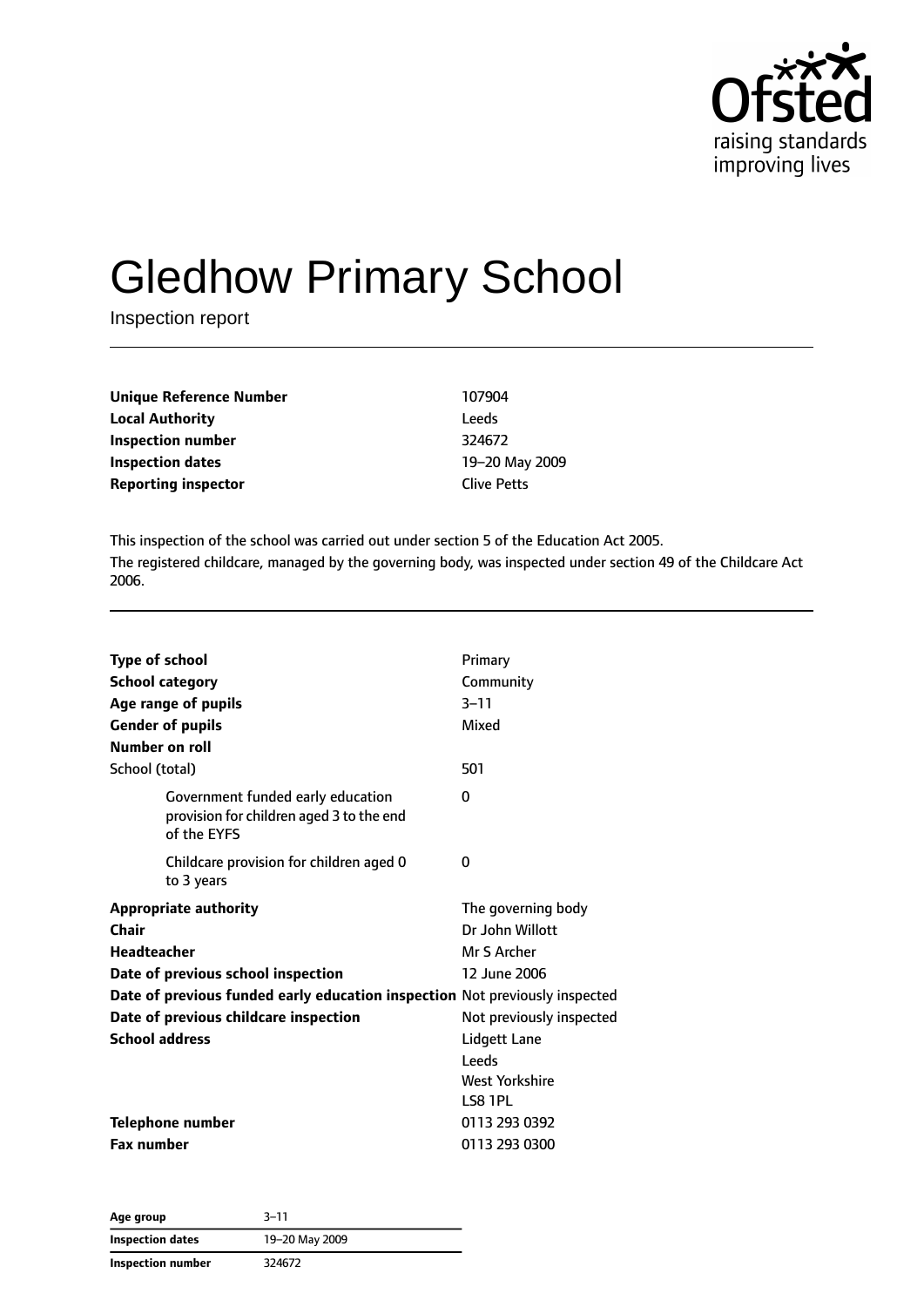.

<sup>©</sup> Crown copyright 2009

Website: www.ofsted.gov.uk

This document may be reproduced in whole or in part for non-commercial educational purposes, provided that the information quoted is reproduced without adaptation and the source and date of publication are stated.

Further copies of this report are obtainable from the school. Under the Education Act 2005, the school must provide a copy of this report free of charge to certain categories of people. A charge not exceeding the full cost of reproduction may be made for any other copies supplied.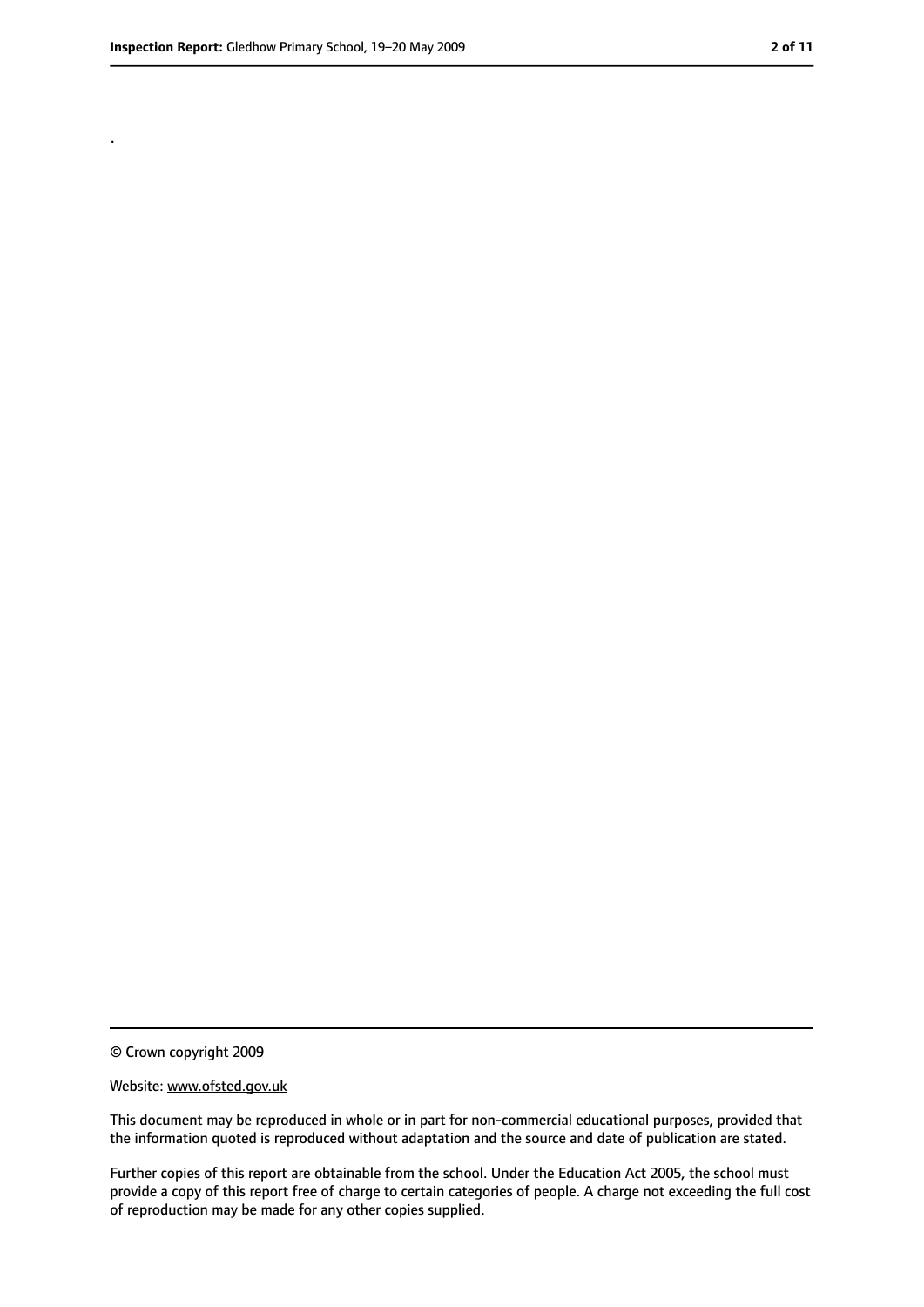# **Introduction**

The inspection was carried out by three additional inspectors.

## **Description of the school**

Gledhow is a large primary school situated in the north-east outskirts of Leeds. The area contains pockets of social and economic disadvantage. A little over half of the pupils are from a White British heritage with the remainder from a wide range of minority ethnic groups. An average number of pupils are entitled to a free school meal. The proportion of pupils with learning difficulties and/or disabilities is close to average with a broadly average number of pupils with a statement of special educational need. The school hosts a local authority speech and language unit. Provision for the Early Years Foundation Stage currently comprises Nursery and Reception prefabricated classrooms. The construction of a new purpose built Reception facility is due to be completed in July 2009. There is a Nursery and Out of School club on site, managed by private providers, which did not form part of this inspection but were inspected at the same time by a different inspector. The reports for the Happy Times Nursery and the Candystripe Out of School Club can be found on the Ofsted website.

## **Key for inspection grades**

| Grade 1 | Outstanding  |
|---------|--------------|
| Grade 2 | Good         |
| Grade 3 | Satisfactory |
| Grade 4 | Inadequate   |
|         |              |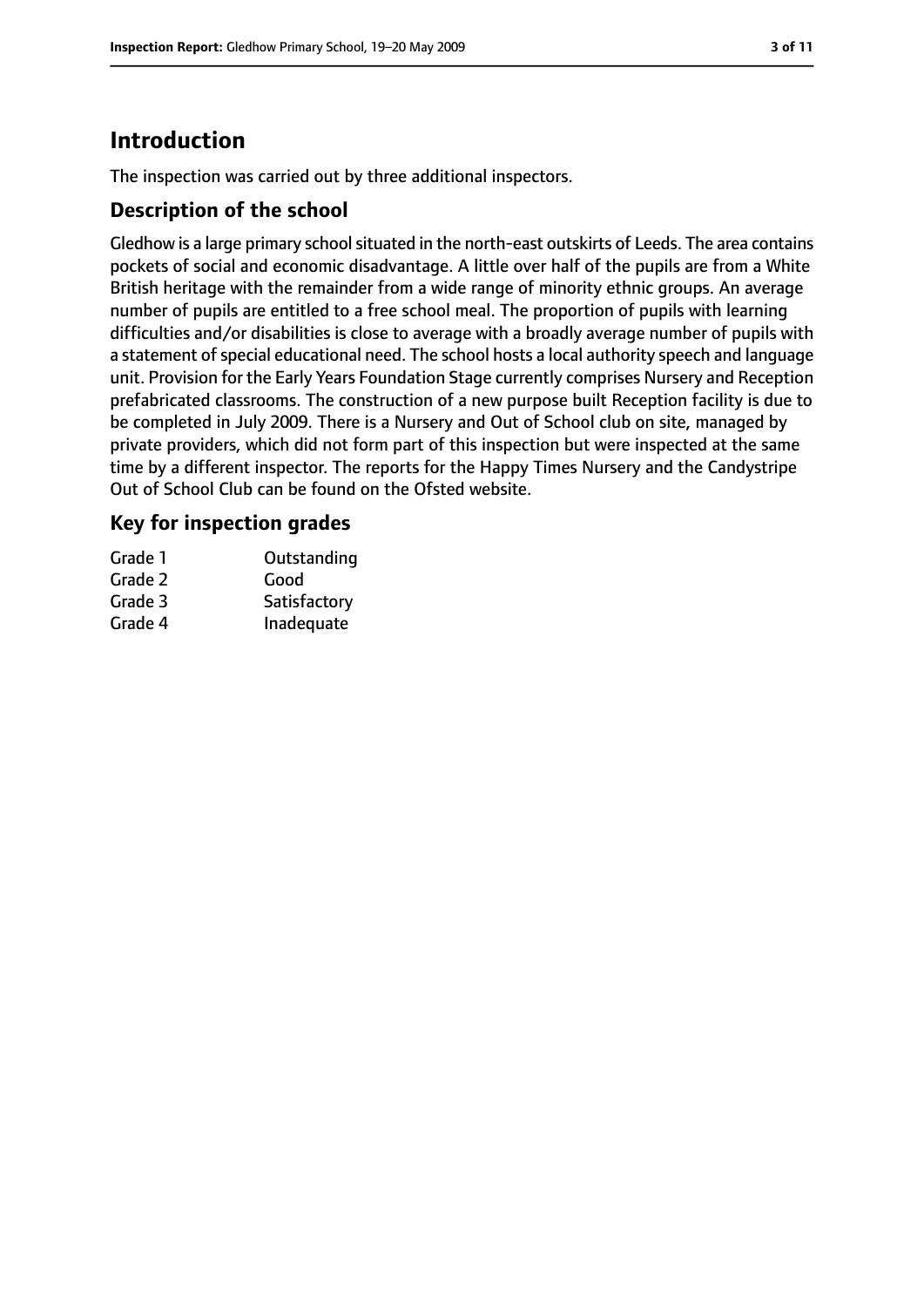# **Overall effectiveness of the school**

#### **Grade: 1**

This is an outstanding school which has an exceptional capacity to sustain the significant improvements it has made since the last inspection. The outstanding headteacher sets the tone with his vision, warmth, energy and enthusiasm. He is ably supported by an extremely strong and talented team of staff who provide lively and interesting learning activities. The high achievement and the excellent quality of pastoral care and personal development contribute to the school's outstanding success in promoting fairness and eliminating intolerance. As a result the school enjoys the trust, support and confidence of families. A parent comment sums up their views, 'The school has a positive atmosphere which encourages differences and praises achievement.'

Inspiring teaching together with a stimulating curriculum deftly tailored to meet needs and interests ensures that pupils achieve exceptionally well. From starting points that are below what is typical for their age on entry, pupils reach standards that are consistently above average by the end of Year 6. Highly effective intervention and support boosts confidence and self-esteem which enables pupils from all backgrounds to make equal progress. Those at an early stage of learning English as an additional language and those with learning difficulties and/or disabilities progress as well as their classmates. The proportion of pupils who achieve above average levels is very high, especially in English and mathematics. Probing questioning, which is extremely well matched to individual abilities, helps the pupils to consider problems and speculate on possible solutions. Imaginative approaches to learning enable all pupils to achieve as well as they possibly can and first-hand learning adds to their enjoyment.

Pupils are happy to come to school because staff make life enjoyable and learning fun. As a result they thrive in a lively, friendly atmosphere. High quality care and guidance add to the school's success in promoting equality and eliminating prejudice. Pupils' exemplary behaviour reflects their positive commitment to working hard. They know how to stay safe and are keenly aware of the benefits of keeping fit and selecting a balanced diet. Cultures and beliefs are shared and celebrated giving them a valuable insight in to the wider world.

The leadership and management of the school are outstanding. The school enjoys the full support of parents who appreciate the high quality of care and education their children receive. Excellent partnerships with specialist agencies, local authority services, community organisations and local schools make a substantial contribution to the school's success. Governors play a full part, through their innovative approaches, to provide a valued resource that successfully meets community needs. Inspectors agree with the confidence of senior leaders that the school can continue to build upon the many improvements it has made. Altogether, this ensures that the school offers excellent value for money.

## **Effectiveness of the Early Years Foundation Stage**

#### **Grade: 2**

On arrival, children's overall skills are below what is typical for their age. As a result of the inclusive nature of the school, an above average proportion of children have learning difficulties and/or disabilities. A significant number are at the early stages of learning English as an additional language. Excellent relationships with parents ensure staff are alert to children's individual needs. This helps them settle happily, confidently and quickly into routines in interesting classrooms. Staff spare no effort to ensure that no child is left out of any activity.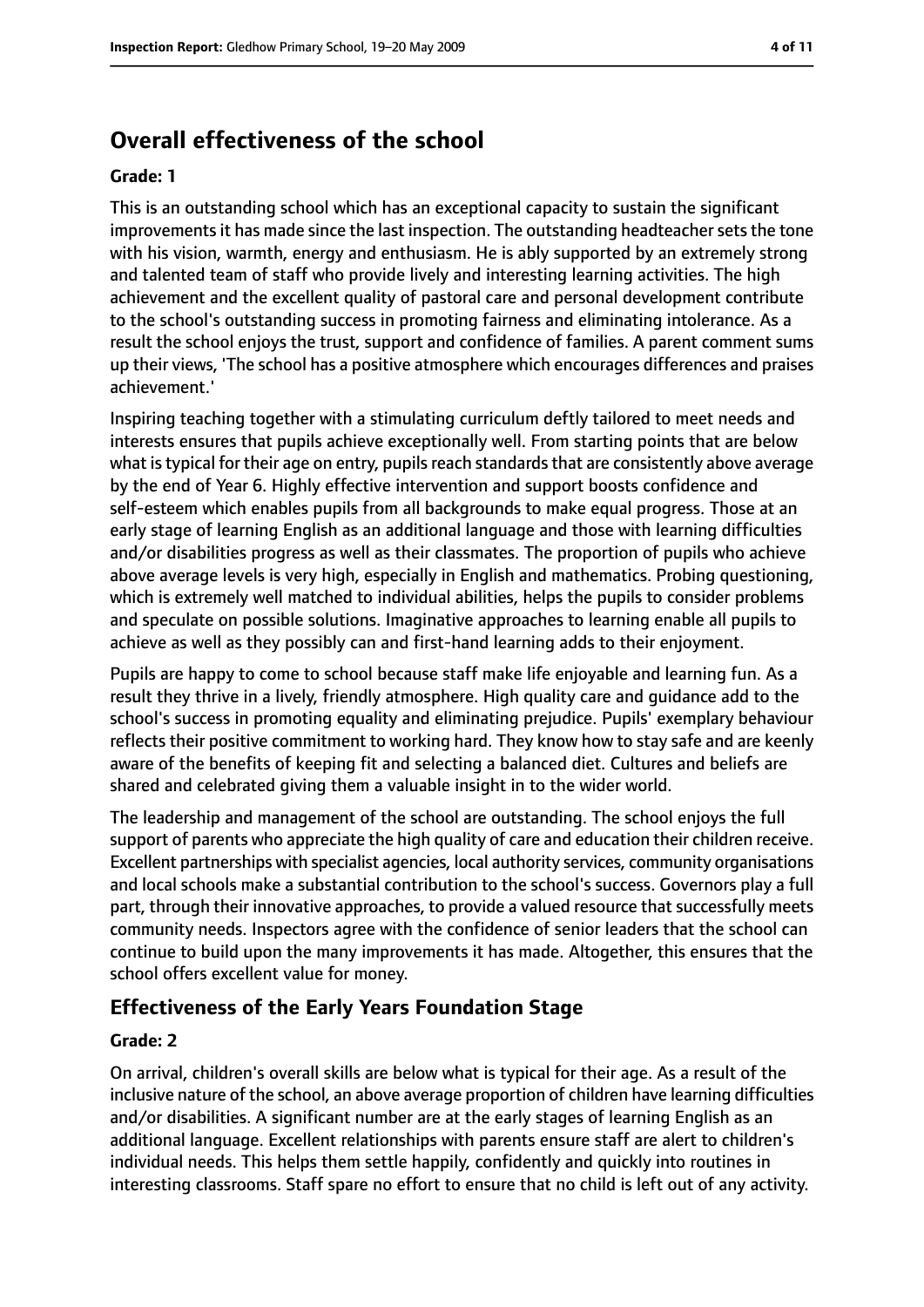strong focus on speaking and listening, dialogue with adults and first hand learning. Opportunities are created, particularly through imaginative role-play in Nursery, to broaden communication skills. For example, children observe the builders on site and then manage their own building site outside. The very effective bilingual support quickly builds up early confidence and vocabulary for those new to English. However, outdoor learning in Reception is less well developed and opportunities are lost for children to explore and investigate the world around them. As a result, skills acquired in their learning are sometimes not fully practised and developed outside. Systematic observations and assessments ensure that staff are aware of what has been achieved and what each child needs to do next. Consequently, transition from Reception into Year 1 is seamless. This well led and managed provision promotes children's welfare well making sure that children feel safe, calm and relaxed.

# **What the school should do to improve further**

■ Improve the quality of outdoor learning for Early Years Foundation Stage children.

# **Achievement and standards**

# **Grade: 1**

From starting points that are below what is typical, especially in their communication and language skills, pupils achieve exceptionally well throughout the school. Standards at the end of Year 6 in 2008 were consistently above average in English, mathematics and science. Nearly all pupils reached their challenging targets with a significant number exceeding them. This represents excellent progress since the last inspection in addressing underperformance among higher attaining pupils. School tracking information points to current Year 6 pupils reaching equally high standards with very similar proportions on line to reach higher levels in English, science and mathematics. Those with learning difficulties and/or disabilities make similar progress because they receive high quality support and intervention. Pupils learning English as an additional language rapidly and confidently grasp the necessary language skills. In Years 1 and 2 a strong focus on speaking and listening skills enables continuous progress to be made by these pupils while their knowledge and understanding is consolidated.

# **Personal development and well-being**

## **Grade: 1**

The outstanding spiritual, moral, social and cultural development, which provides a strong focus on mutual respect, bolsters the excellent personal development. Pupils really do enjoy school and this is reflected in their very good attendance. The pupil comment, 'We can socialise without falling out.' typifies their mature and caring attitudes. At breakfast and lunchtime older pupils set a super example to young pupils by their sensitive and thoughtful attitudes. Pupils appreciate and value the 'Always Club' which rewards reliable behaviour. Assemblies provide valuable opportunities for reflection, for example, raising the pupils' awareness of difference, and an understanding of their responsibility to others. There is an extremely strong sense of belonging in daily life. School council members talk with great satisfaction about their active role in improving the school. Pupils have a very good understanding of how they fit into their diverse world. This includes visiting the local church, a mosque and exchanges with their partner school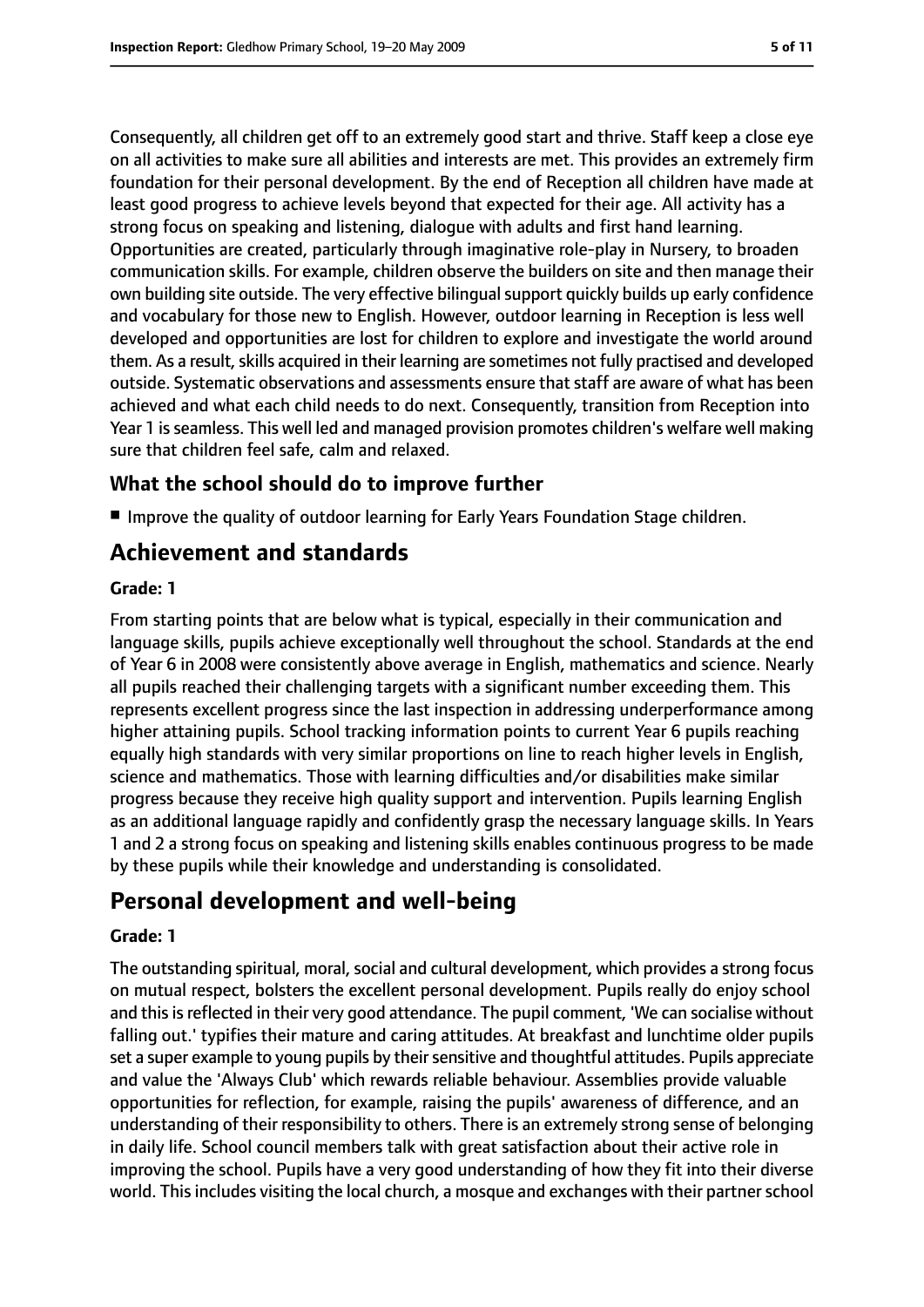in Durban, South Africa. Excellent basic skills, confidence and independence prepare them remarkably well for the next stage in their school life.

# **Quality of provision**

# **Teaching and learning**

#### **Grade: 1**

The inspiring and thought provoking teaching enables pupilsto make rapid progress and achieve exceptionally well. All staff have high expectations of pupils and they work doggedly to remove any barriers to progress. Pupils make wide-ranging contributions to classroom discussions because staff know how to grab their attention and ensure their contributions are always valued. Classrooms are bright and interesting places to learn. The achievement of pupils is boosted because questioning challenges their thinking and probes their understanding. Well timed interventions by highly skilled support staff provide extra support for those who need it. There is a relentless focus on speaking and listening and no opportunities are missed to explore ideas and identify solutions. Accomplished use of computer interactive technology adds to the variety and visual impact of approaches. The checking of pupils' progress is extremely thorough. All work is regularly and positively marked and the next steps carefully matched to their needs, abilities and talents.

# **Curriculum and other activities**

#### **Grade: 1**

The excellent curriculum captures the enthusiasm of pupils to learn because it provides them with a wide range of rich, differentiated and varied first-hand learning. This includes residential events, artistic, cultural and sporting experiences. Life experiences are enriched by a wide variety of visitors, for example, Zulu dancers, and parents contributing during the Black history month. Community cultures and faiths are shared which add to the pupils' respect for difference. Links and themes across the curriculum make learning more meaningful to pupils, for example, using plants and animals in the local environment to inspire the writing of a 'blurb'. Learning is carefully and imaginatively designed to meet the needs of pupils with learning difficulties and/or disabilities and those learning English as an additional language. Aspirations and self-esteem are successfully raised, for example, through the Kids@Uni initiative, which gives families the chance to visit a local university. Provision for personal development is highly effective, particularly its impact on pupils' self-belief and thinking skills. Strong emphasis is placed on managing the use of the internet as an effective but safe learning tool.

## **Care, guidance and support**

#### **Grade: 1**

The remarkable level of care for the welfare and well-being of pupils is apparent throughout the school. Parents express complete trust in the staff. The safeguarding of pupils meets current government requirements. The training of staff for the safe management of the health, safety and protection of pupils is routine, for example, regular e-safety training to help staff and parents manage the safe use of the internet. Staff quickly identify the pupils' social and emotional needs and provide them with high quality support and guidance. Excellent partnership work with a range of agencies provides additional specialist support, for example, for sensory impairment. This adds to the inclusive practice, especially for those pupils with disabilities. Pupils who require greater challenge or more help are accurately spotted because staff checking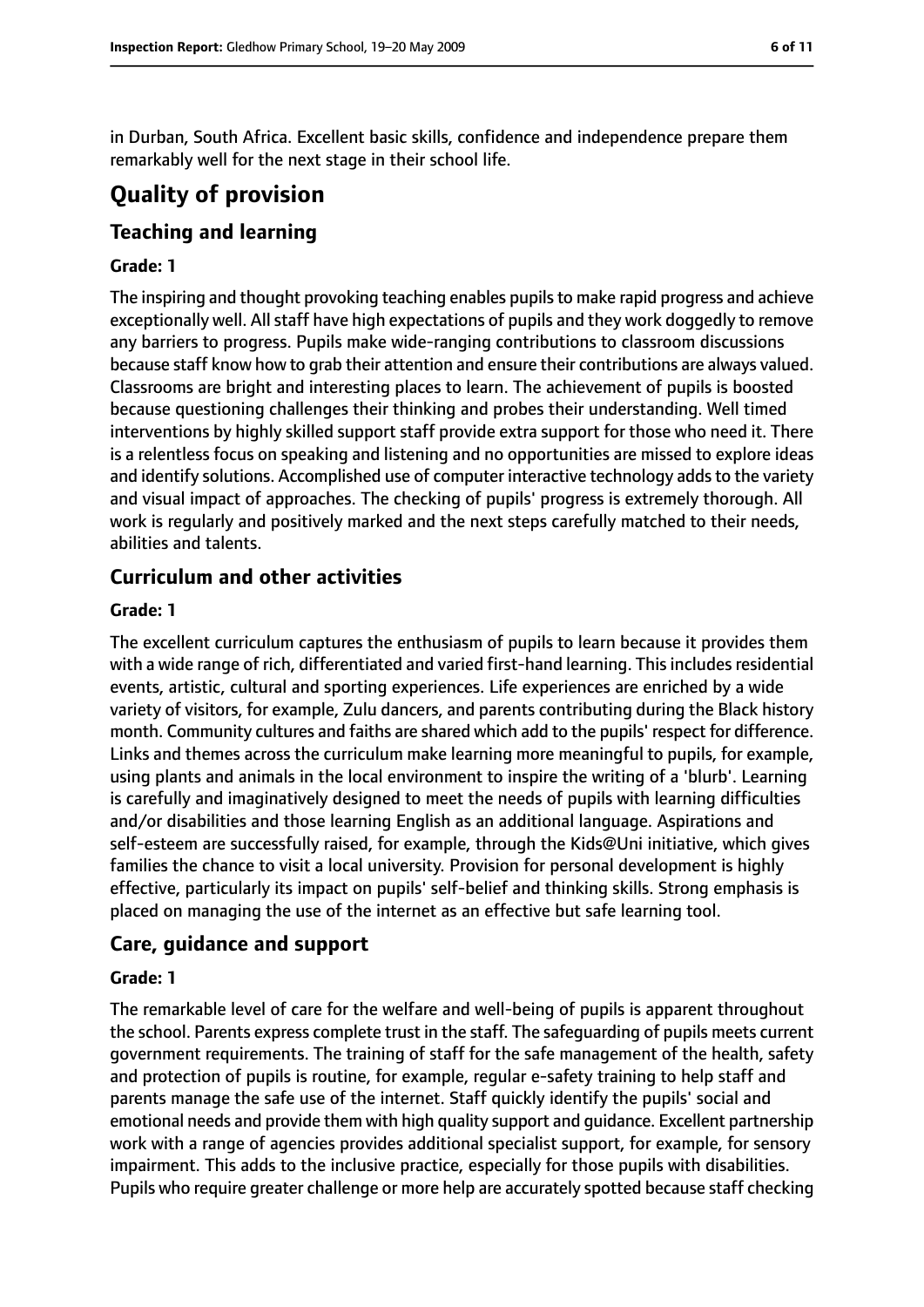is so thorough. Pupils know exactly how they can improve their work and regularly set their own success criteria and targets in lessons.

# **Leadership and management**

#### **Grade: 1**

An explicit vision, effective teamwork and a shared commitment to provide high quality education lies at the heart of the schools sustained improvement over the last few years. The headteacher shrewdly supported by senior leaders successfully nurtures the skills of a talented team of staff. All are clear about their roles and the direction in which they are going. Re-structuring since the last inspection has greatly strengthened middle management, adding even more vigour to the drive maintaining improvement. Robust monitoring ensures that targets for improvement are challenging. Much harmony exists in the school and with the local community as a result of the excellent promotion of equality and diversity. This demonstrates just how successfully the school evaluates its work and promotes cohesion across a wide range of cultural and ethnic groups. As a result pupils are exceptionally well prepared for their life in a diverse world. Governors, senior leaders and staff all have an accurate view of just how well the school is doing and what to do next, for example, preparing to exploit the potential of the very soon to be completed new Reception facilities.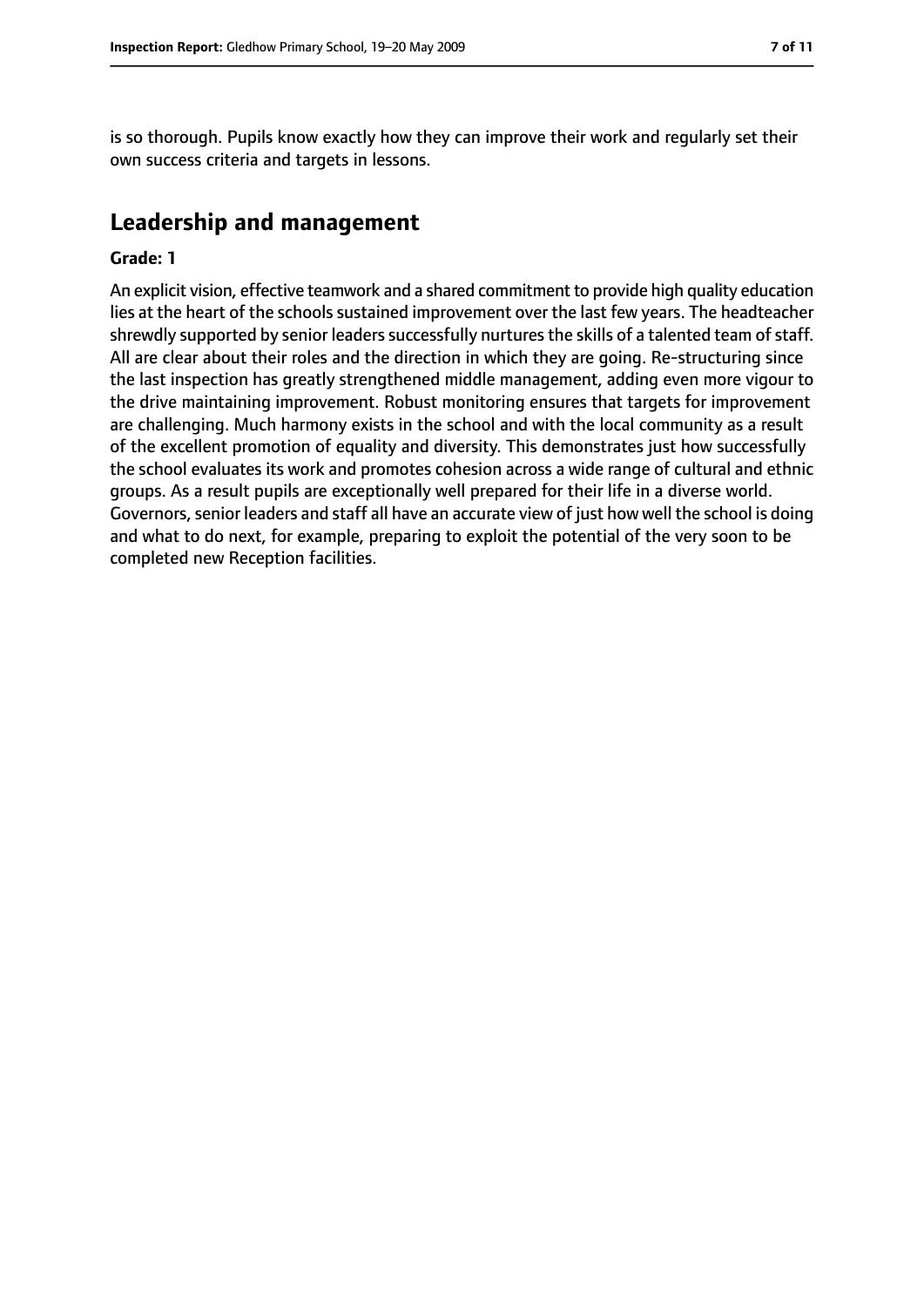**Any complaints about the inspection or the report should be made following the procedures set out in the guidance 'Complaints about school inspection', which is available from Ofsted's website: www.ofsted.gov.uk.**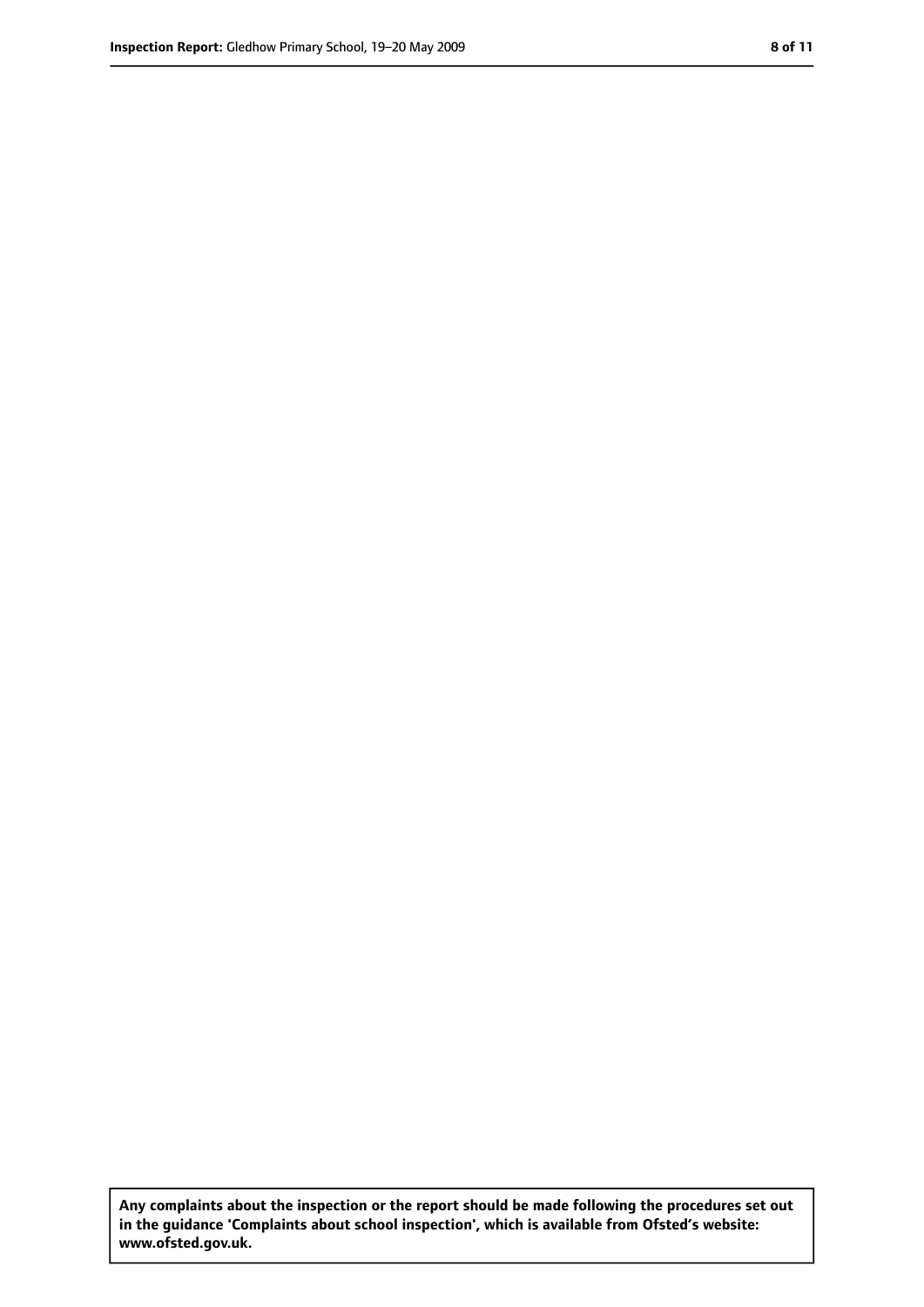# **Inspection judgements**

| \ Key to judgements: grade 1 is outstanding, grade 2 good, grade 3 satisfactory, and | <b>School</b>  |
|--------------------------------------------------------------------------------------|----------------|
| arade 4 inadequate                                                                   | <b>Overall</b> |

#### **Overall effectiveness**

| How effective, efficient and inclusive is the provision of<br>education, integrated care and any extended services in meeting the<br>needs of learners? |     |
|---------------------------------------------------------------------------------------------------------------------------------------------------------|-----|
| Effective steps have been taken to promote improvement since the last<br>inspection                                                                     | Yes |
| How well does the school work in partnership with others to promote learners'<br>well being?                                                            |     |
| The capacity to make any necessary improvements                                                                                                         |     |

# **Effectiveness of the Early Years Foundation Stage**

| How effective is the provision in meeting the needs of children in the<br><b>EYFS?</b>       |  |
|----------------------------------------------------------------------------------------------|--|
| How well do children in the EYFS achieve?                                                    |  |
| How good are the overall personal development and well-being of the children<br>in the EYFS? |  |
| How effectively are children in the EYFS helped to learn and develop?                        |  |
| How effectively is the welfare of children in the EYFS promoted?                             |  |
| How effectively is provision in the EYFS led and managed?                                    |  |

#### **Achievement and standards**

| How well do learners achieve?                                                  |  |
|--------------------------------------------------------------------------------|--|
| $\vert$ The standards <sup>1</sup> reached by learners                         |  |
| How well learners make progress, taking account of any significant variations  |  |
| between groups of learners                                                     |  |
| How well learners with learning difficulties and/or disabilities make progress |  |

## **Annex A**

<sup>&</sup>lt;sup>1</sup>Grade 1 - Exceptionally and consistently high; Grade 2 - Generally above average with none significantly below average; Grade 3 - Broadly average to below average; Grade 4 - Exceptionally low.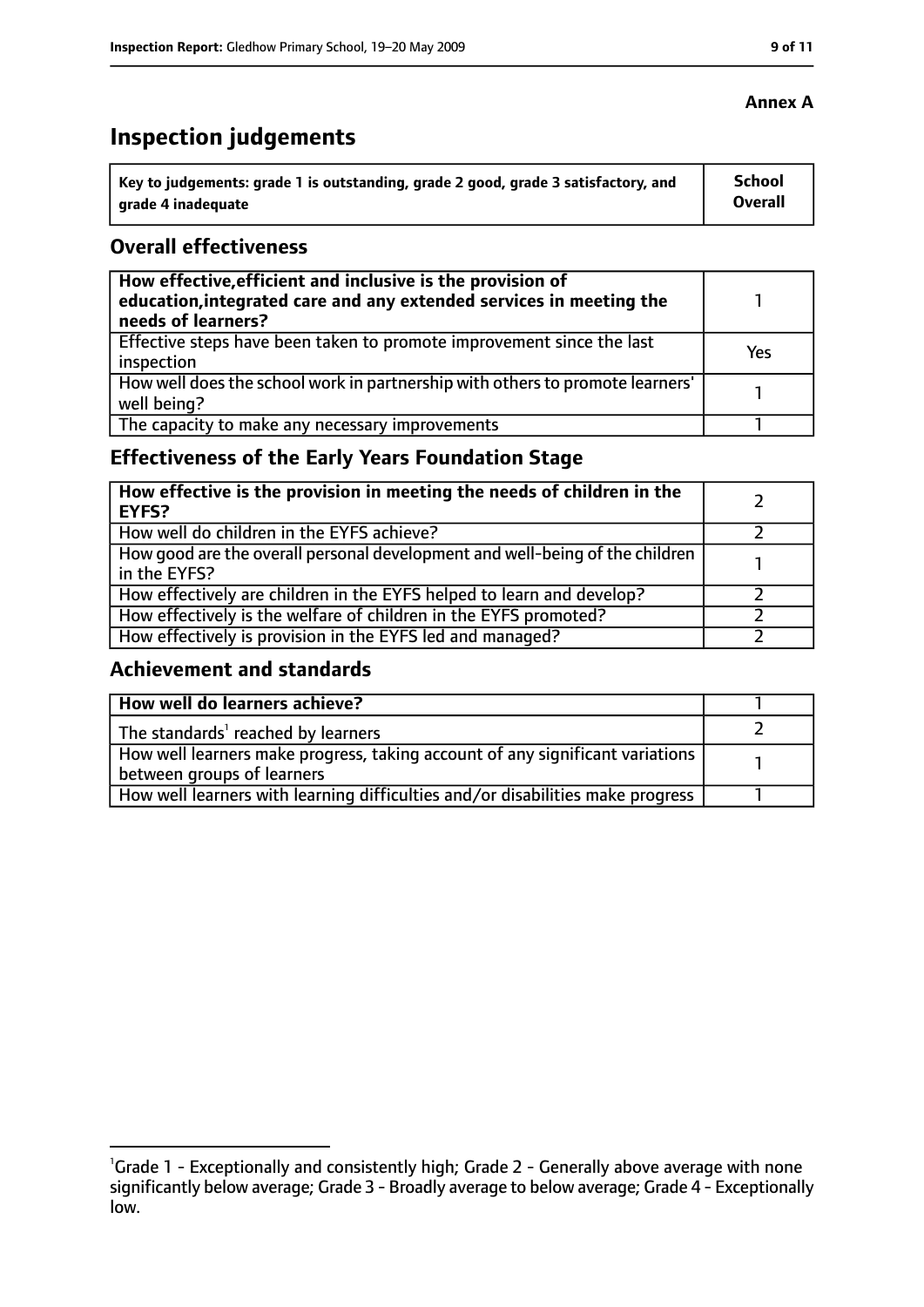# **Personal development and well-being**

| How good are the overall personal development and well-being of the<br>learners?                                 |  |
|------------------------------------------------------------------------------------------------------------------|--|
| The extent of learners' spiritual, moral, social and cultural development                                        |  |
| The extent to which learners adopt healthy lifestyles                                                            |  |
| The extent to which learners adopt safe practices                                                                |  |
| The extent to which learners enjoy their education                                                               |  |
| The attendance of learners                                                                                       |  |
| The behaviour of learners                                                                                        |  |
| The extent to which learners make a positive contribution to the community                                       |  |
| How well learners develop workplace and other skills that will contribute to<br>their future economic well-being |  |

# **The quality of provision**

| How effective are teaching and learning in meeting the full range of<br>learners' needs?              |  |
|-------------------------------------------------------------------------------------------------------|--|
| How well do the curriculum and other activities meet the range of needs and<br>interests of learners? |  |
| How well are learners cared for, quided and supported?                                                |  |

# **Leadership and management**

| How effective are leadership and management in raising achievement<br>and supporting all learners?                                              |            |
|-------------------------------------------------------------------------------------------------------------------------------------------------|------------|
| How effectively leaders and managers at all levels set clear direction leading<br>to improvement and promote high quality of care and education |            |
| How effectively leaders and managers use challenging targets to raise standards                                                                 |            |
| The effectiveness of the school's self-evaluation                                                                                               |            |
| How well equality of opportunity is promoted and discrimination eliminated                                                                      |            |
| How well does the school contribute to community cohesion?                                                                                      |            |
| How effectively and efficiently resources, including staff, are deployed to<br>achieve value for money                                          |            |
| The extent to which governors and other supervisory boards discharge their<br>responsibilities                                                  |            |
| Do procedures for safequarding learners meet current government<br>requirements?                                                                | <b>Yes</b> |
| Does this school require special measures?                                                                                                      | <b>No</b>  |
| Does this school require a notice to improve?                                                                                                   | No         |